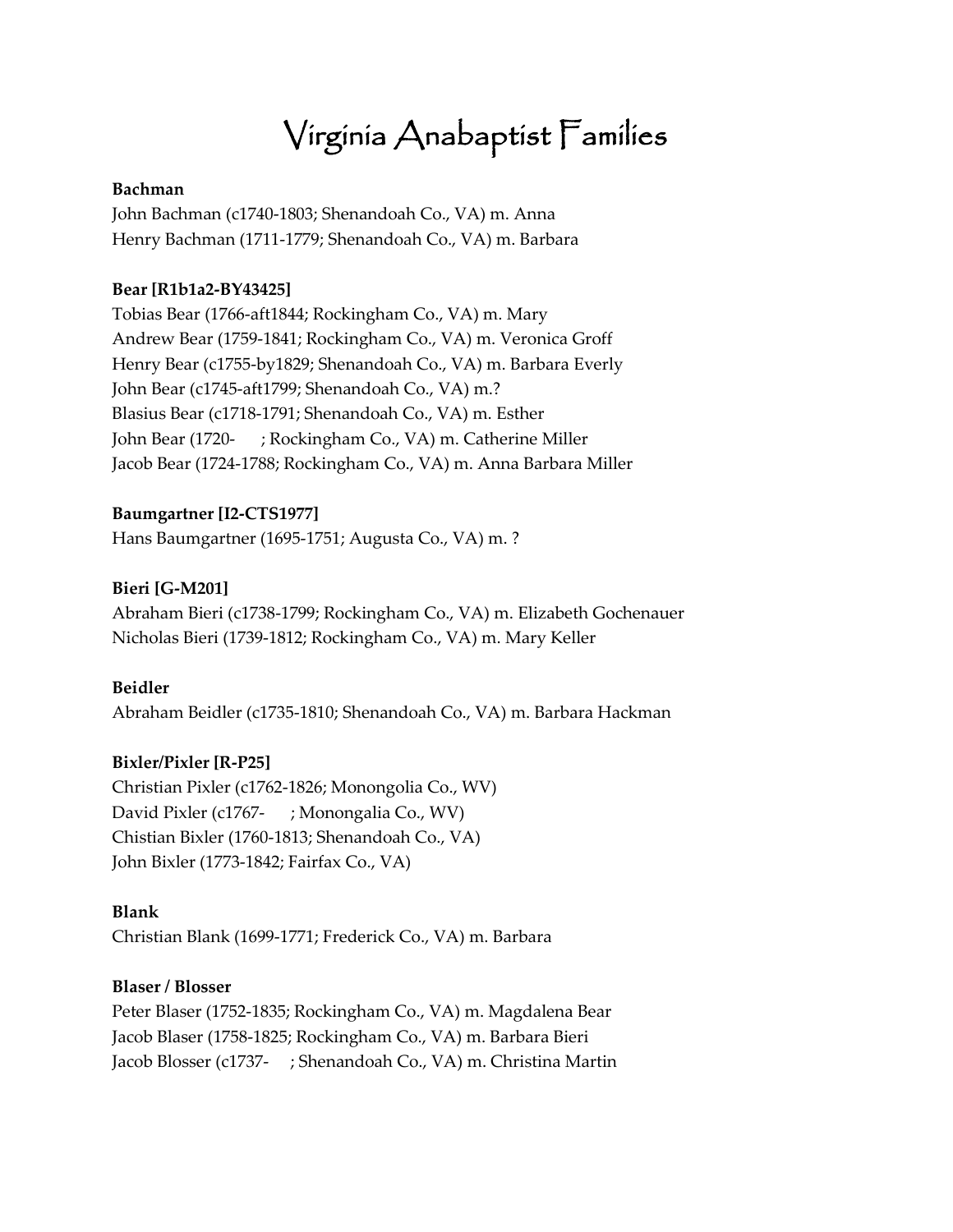#### **Beam / Böhm [R1b1a2]**

Samuel Böhm (c1717-1797; Shenandoah Co., VA) m. Elizabeth Funk

#### **Bomberger**

Joseph Bomberger

#### **Bontregger**

Andrew Bontregger (c1752- ) m. Anna Elizabeth Hanauer

#### **Bowman [some are I1 and some are R1b1a2]**

Christian Bowman (c1698-1764; Frederick Co., VA) m. Elizabeth Peter Bowman (c1705- ; Orange Co., VA) m. Jacob Bowman (c1718-1803; Rockingham Co., VA) m. Verena Benjamin Bowman (1754-1829; Rockingham Co., VA) m. Sarah Catherine Joseph Bowman (1757-1830; Rockingham Co., VA) m. Esther Bechtel

#### **Brenneman [E1b1b1a1-M78]**

Abraham Brenneman (1744-1815; Rockingham Co., VA) m. Maria Reiff David Brenneman (c1760- ; Rockingham Co., VA) m. Franey Roth

#### **Brubaker [ R1b1a1a2-M269 > L23 > L51 > L151 > P312 > U152 > Z36]**

Abraham Brubaker (1723-1804; Shenandoah Co., VA) m. Barbara Long John Brubaker (c1748-1804; Botetourt Co., VA) m. Anna Meyers

#### **Brunk**

John Brunk (c1760- ); Botetourt Co., VA Jacob Brunk (c1772-1831; Rockingham Co., VA)

#### **Bucher [G-M201]**

Hans Ulrich Bucher (1686-1750; Frederick Co., VA) m. Anna Maria Schellinger

#### **Burkholder [R1b1a1a2-M269 > L23 > Z2103 > M12149]**

Isaac Burkhalter (c1751-c1831; Botetourt Co., VA) m. Elizabeth Jacob Burkholder (c1743-1823; Rockingham Co., VA) m. Barbara Brenneman Samuel Burkholder (1789- ; Rockingham Co., VA) m. Elizabeth Good Peter Burkholder (1743-1799; Rockingham Co., VA) m. Margaret Huber

#### **Burner**

Jacob Burner (c1724-1790; Shenandoah Co., VA) m. Madle Baumgartner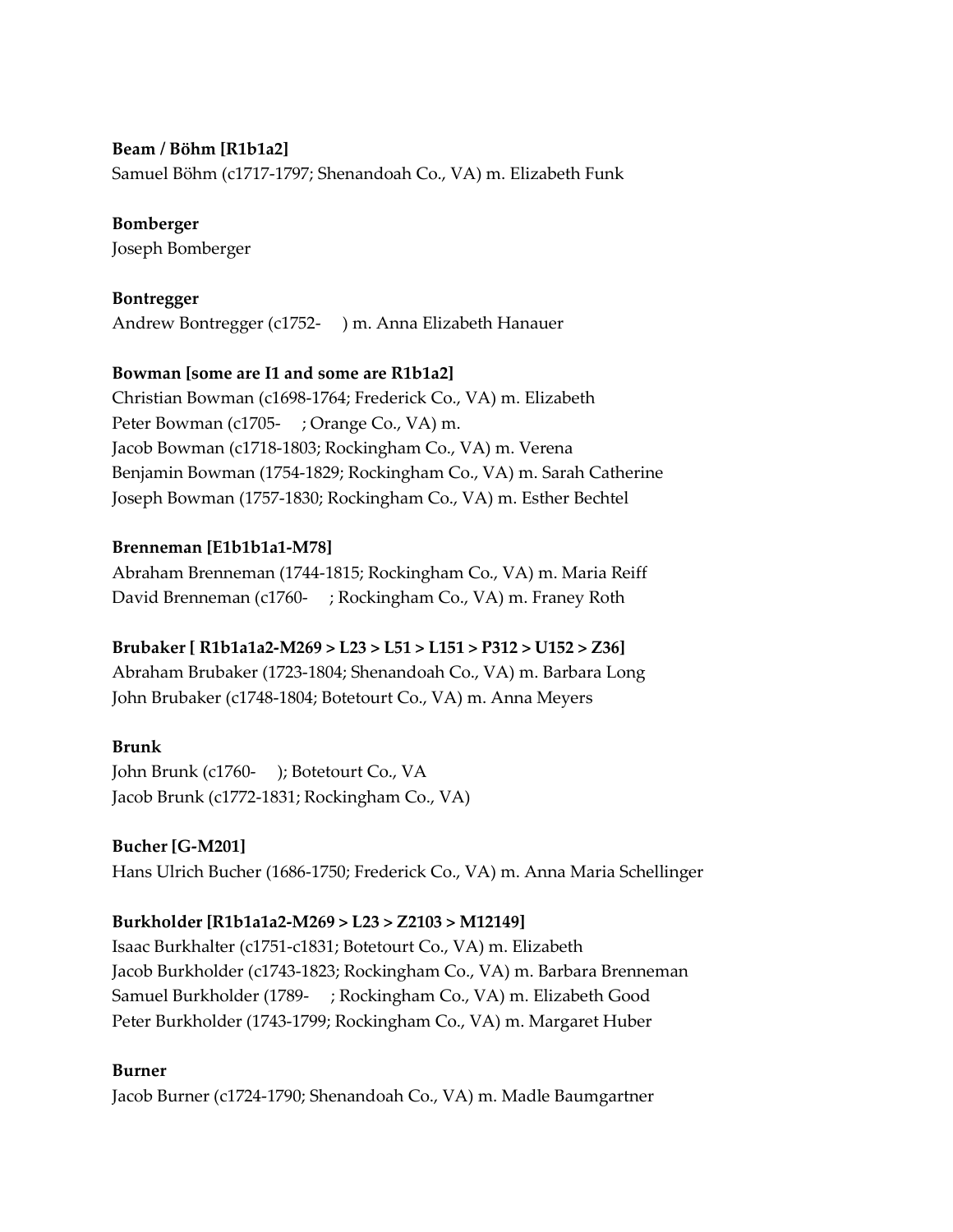**Clemmer** Christian Clemmer (c1748- ; Virginia)

**Detweiler [R-ZZ12\_1]** Leonard Detweiler (c1737-1804; Rockingham Co., VA) m. Catherine

**Drissel / Trissel** Joseph Trissel (1786-1867; Rockingham Co., VA) m. Barbara Baer

#### **Ebersole [R-M269]**

| Abraham Ebersole (c1759-1811; Augusta Co., VA) m. |                                     |
|---------------------------------------------------|-------------------------------------|
| Jacob Ebersole (c1756- : Greenbriar Co., VA)      |                                     |
| Peter Ebersole (c1775-                            | ; Rockingham Co., VA) m. Mary Reiff |
| John Ebersole (c1777-                             | ; Rockingham Co., VA)               |

#### **Eberly/Everly**

Henry Everly (c1759- ; VA); m. Eva Veit

#### **Eshleman [R-M269]**

Peter Eshleman (c1760- ; Shenandoah Co., VA) m. Catharine Bauserman

#### **Faber**

Valentine Faber (c1718-1795; Augusta Co., VA) m.

#### **Flory**

Jacob Flory (c1724-1796; Franklin Co., VA) m. Maria Conrad

#### **Forrer**

Abraham Furry (c1780- ; Shenandoah Co., VA) Henry Forrer (1761-1812; Page Co., VA)

#### **Frantz [R-M269]**

Michael Frantz (1725-1808; Botetourt Co., VA) m. Magdalena Zug

# **Frey {E1b1b1a –M78]**

Johannes Frey (c1695-aft1750; Frederick Co., VA)

**Funk [some are G-M201 and some are R-M269]**  Henry Funk (c1729- ; Rockingham Co., VA) m. Barbara Showalter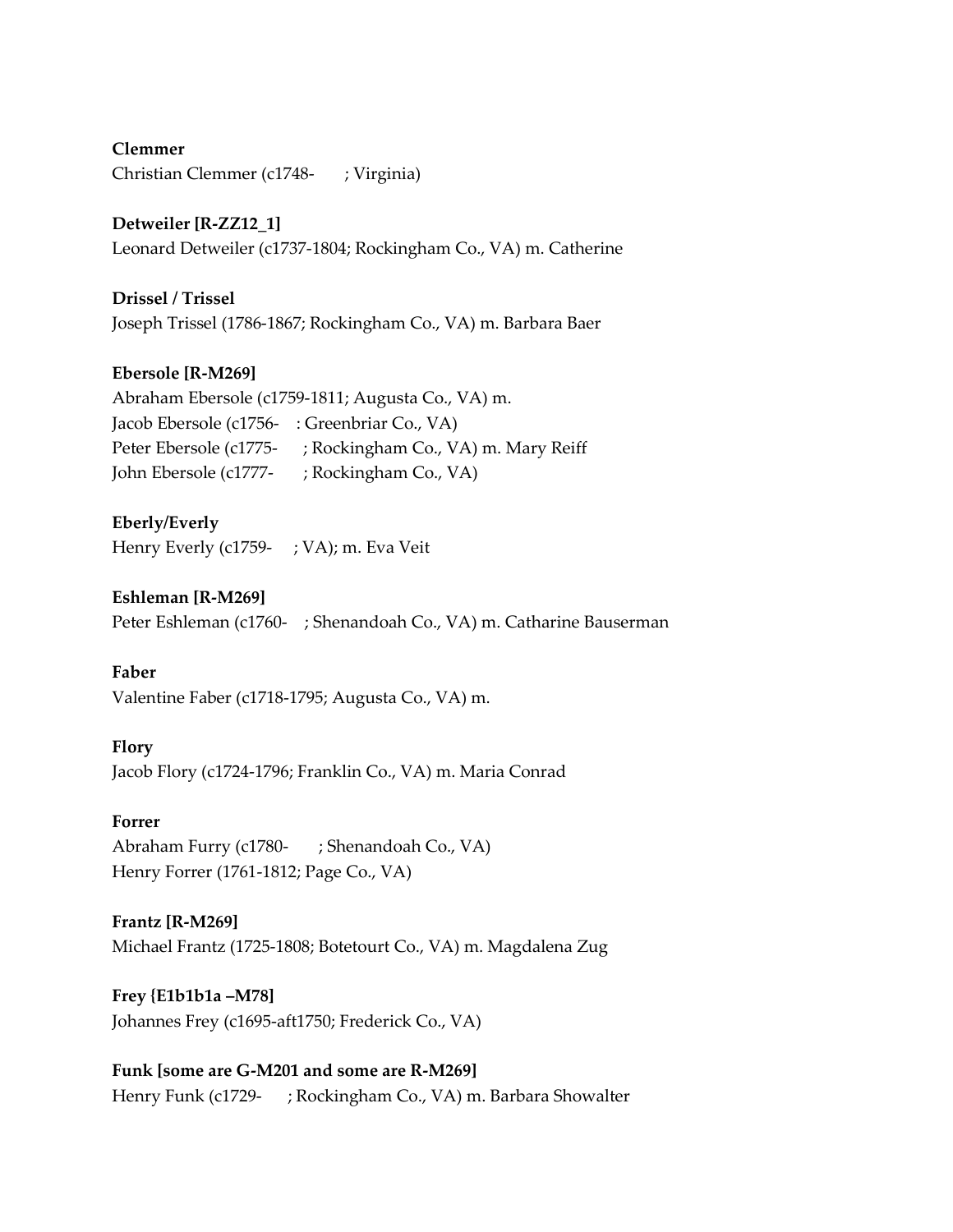John Funk (c1689-1758; Frederick Co., VA) m. Jacob Funk (c1695-1746; Strasburg, VA)

#### **Fankhouser / Funkhouser {R-M269]**

Hans Fankhouser (1692-1765; Shenandoah Co., VA) m. Barbara Jacob Funkhouser (1700- ; Shenandoah Co., VA) Isaac Funkhouser (d. 1797; Shenandoah Co., VA) m. Anna

#### **Gerber [I1-M253 > DF29 > Y2592 > CTS6364 > CTS10028 > S6346 > L22 > Z2338 > P109]**

John Gerber (c1728-1787; Shenandoah Co., VA) m. Barbara Miller

**Ginder / Guenther / Kinder** Peter Kinder (1710-aft1773; Augusta Co., VA)

#### **Gingrich / Gingerich [E-V13]**

Michael Gingirch (c1758- ); Shenandoah Co., VA Peter Gingrich (c1746-1808; Franklin Co., VA) m. Catherine Seebold

#### **Glick [R1b1a1a2-M269 > L23 > L51 > L151 > P312 > L238]**

Johannes Glick (c1732-1814; Shenandoah Co., VA); m. Barbara Stauffer

#### **Gochenauer**

Jacob Gochenauer (c1715-1772; Page Co., VA) m. Mary Henrich Gochenauer (c1721-c1789; Page Co., VA) m. Barbara Hackman

#### **Good [L-M20 > M22 > M317 > M349]**

Peter Good (c1760-1821; Rockingham Co., VA) m. Anna Horning Jacob Good (c1740-1803; Rockingham Co., VA) m. Elizabeth Peter Good (c1732-aft1770; Shenandoah Co., VA) Johan William Gut (1737-1808; Shenandoah Co., VA) m. Henry Good (c1747-aft1810; Rockingham Co., VA) m. Jacob Good (c1720-1780; Hampshire Co., WV) m. Susanna

# **Groff [E1b1b1a1-M78 > Z1919 > L618 > V13 > CTS8814 > CTS5856 > BY3880 > Z5017 > Z5016 >**

**SK888 > CTS6377 > CTS9320 > Z17264 > BY4367]** Christian Groff (c1724-1786; Shenandoah Co., VA) Mark Groff (c1737-1808; Shenandoah Co., VA) m. Susan Rhodes Hans Jacob Graff (c1726-1794; Frederick Co., VA) m. Margaret

**Grumbacher / Crumbacker**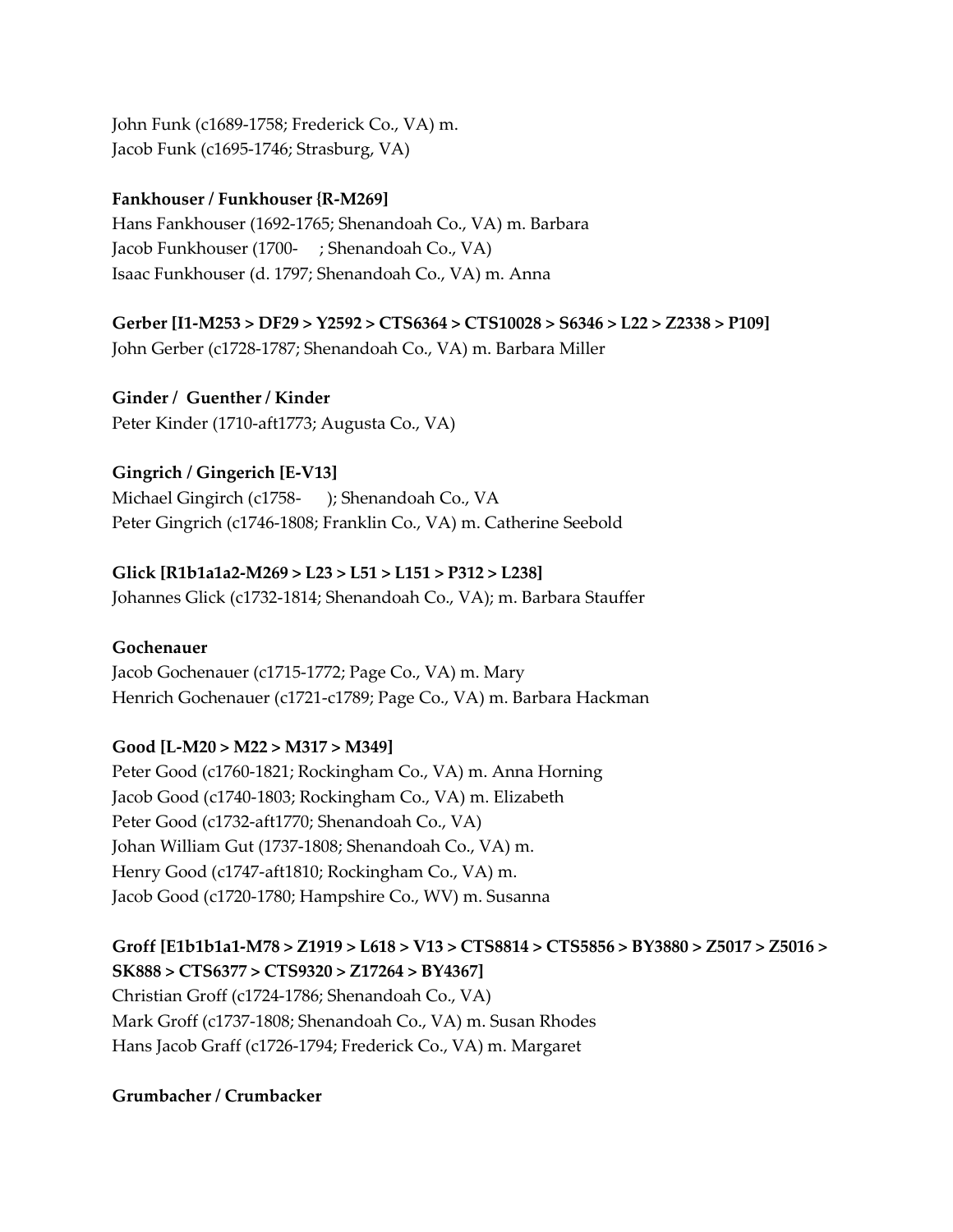John Crumbacker (c1736-aft1784)

# **Haas [some are G-M201, some are I1-M253, some are R-M269]**

John Haas (c1725-bet 1793/1801; Shenandoah Co., VA) Christian Haas (1752-c1850; Rockingham Co., VA) m.

# **Hackman**

Henry Hackman (c1758-1831; Shenandoah Co., VA) m. Catherine Beidler Jacob Hackman (c1692-1765; Fredrick Co., VA) m. Christian Hackman (c1720-1788; Shenandoah Co., VA) m. Catharine Martin Ulrich Hackman (c1722-aft1753; Augusta Co., VA) Johann Jacob Hackman (c173-c1782; Shenandoah Co., VA) m. Maria Hersherger

# **Hadrich / Andrich**

Christian Andrich d. aft1785; Rockingham Co., VA)

# **Haldeman [R1b1a1a2-M269 > L23 > L51 > L151 > S1194 > CTS4528 > S14328 > A8469 > S1196 > S1211]**

Christian Haldeman (1742-1832; Botetourt Co., VA, and later Chester Co., Ohio) Jacob Haldeman (c1712-1764; Augusta Co., Va, and later returned to Lancaster Co., PA) John Haldeman (1720-aft1764; Shenandoah Co., Va)

# **Harmon / Herman [R1b1a1a2-M269]**

Valentine Harmon (c1712-1757; killed by Indians in New River, VA) Jacob Harmon (c1705-1756; Giles Co., VA) Adam Harmon (c1700-1767; Giles Co., VA) Jacob Harmon (1693-1764; Rockingham Co., VA) Peter Harmon (1732-1805) Augusta Co., VA and later moved to Greene Co., Tennessee Mathias Harmon (c1740-1812; Frederick Co., VA) m. Elizabeth

# **Harnish [R1a1a-M512 > M417]**

Christian Harnish (c1724-1773; Frederick Co., VA)

**Hauser [G2a- M201 > P287 > P15 > L1259 > L30 > L141 > P303 > L140 > PF3346 > PF3345 > L497 > CTS9737 > Z759 > Z727 > Z1823 > Z726 > CTS4803 > S2808]** Henry Hauser (1737-1795; Shenandoah Co., VA) m. Magdalena

#### **Heatwole / Hutwohl**

David Heatwole (1767-1842; Rockingham Co., VA) m. Magdalena Weiland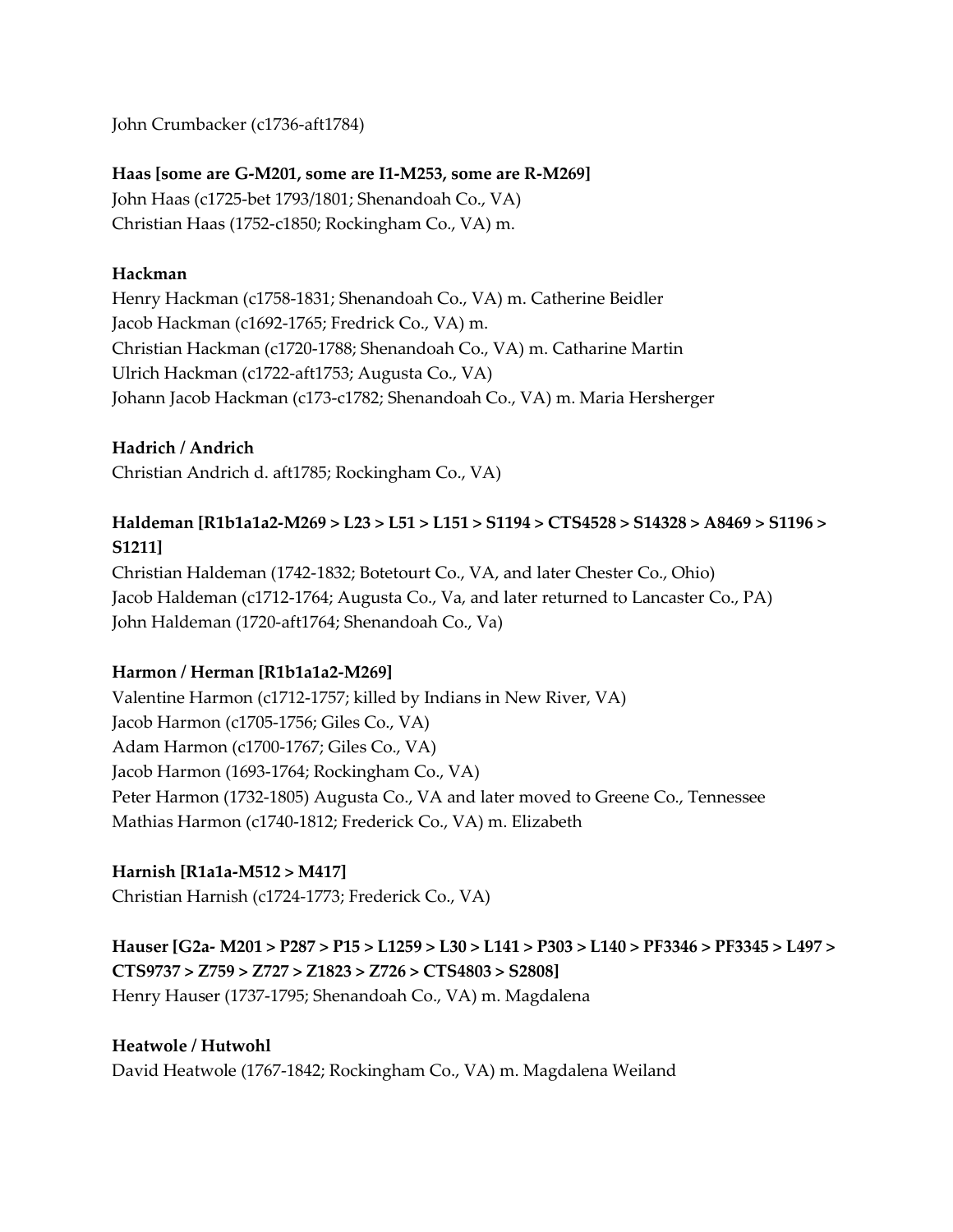#### **Heisi / Heisy [R1b1a1a2-M269]**

Christian Heisy (c1732-1803; Shenandoah Co., VA) m. Mary Ann Haas

#### **Hershberger [R1b1a1a2-M269 > L23 > L51 > L151 > P312]**

Christian Hershberger (c1725-1805; Shenandoah Co., VA) m. Barbara Funk

# **Hess [I1-M253 > DF29 > Z58 > Z59 > CTS8647 > Z62 > Z60]**

Christian Hess (c1738-aft1794; Augusta Co., Va)

#### **Hiestand**

Heinrich Hiestand (1704-1779; Shenandoah Co., VA) m.

**Hodel** Johannes Hodel (c1690-1772; Shenandoah Co., VA) m. Maria Margretha

# **Hauri / Howery [G2a- M201 > P287 > P15 > L1259 > L30 > L141 > P303 > L140 > PF3346 > PF3345 > L497 > CTS9737 > Z759 > Z727 > Z1823 > L43 > L42 > Y11074]** Jacob Howery (c1734-1809; Botetourt Co., VA) m. Christina Barbara

#### **Huber / Hoover [some are I2b1 and some are R-M512]**

Jacob Hoover (1752-1817; Timberville, VA) m. Barabra Meyer Matthias Huber (c1748- ; Rockingham Co., VA, then moved to Rutherford Co., TN) Christian Hoover (1792-1855; Rockingham Co., VA) m. Elizabeth Stotler William Hoover (1706-1779; Shenandoah Co., VA) m. Margaret

**Kagey [I2a2a-M223 > CTS616 > CTS10057 > Z189 > L801 > Z165 > CTS6433 > SK1258]**

Rudolph Kagey (d. c1793; Shenandoah Co., VA) m. Frances Birckelbach

#### **Kauffman [there are three versions, all within R-M269]**

Martin Kaufman (c1708-1749; Page Co., VA) m. Barbara Stauffer Michael Kaufman (1714-1788; Rockingham Co., VA) m. Barbara Haldiman Michael Kauffman (1764-1812; New Market, VA) m. Mary Correll David Kauffman (c1716-c1779; Shenandoah Co., VA)

**Kendig [R1b1a1a2-M269]** Abraham Kendig (c1721-1782; Shenandoah Co., VA) m. Mary Weaver

#### **Kiener / Keener**

Ulrich Keener (300a in Augusta Co., VA in 1750)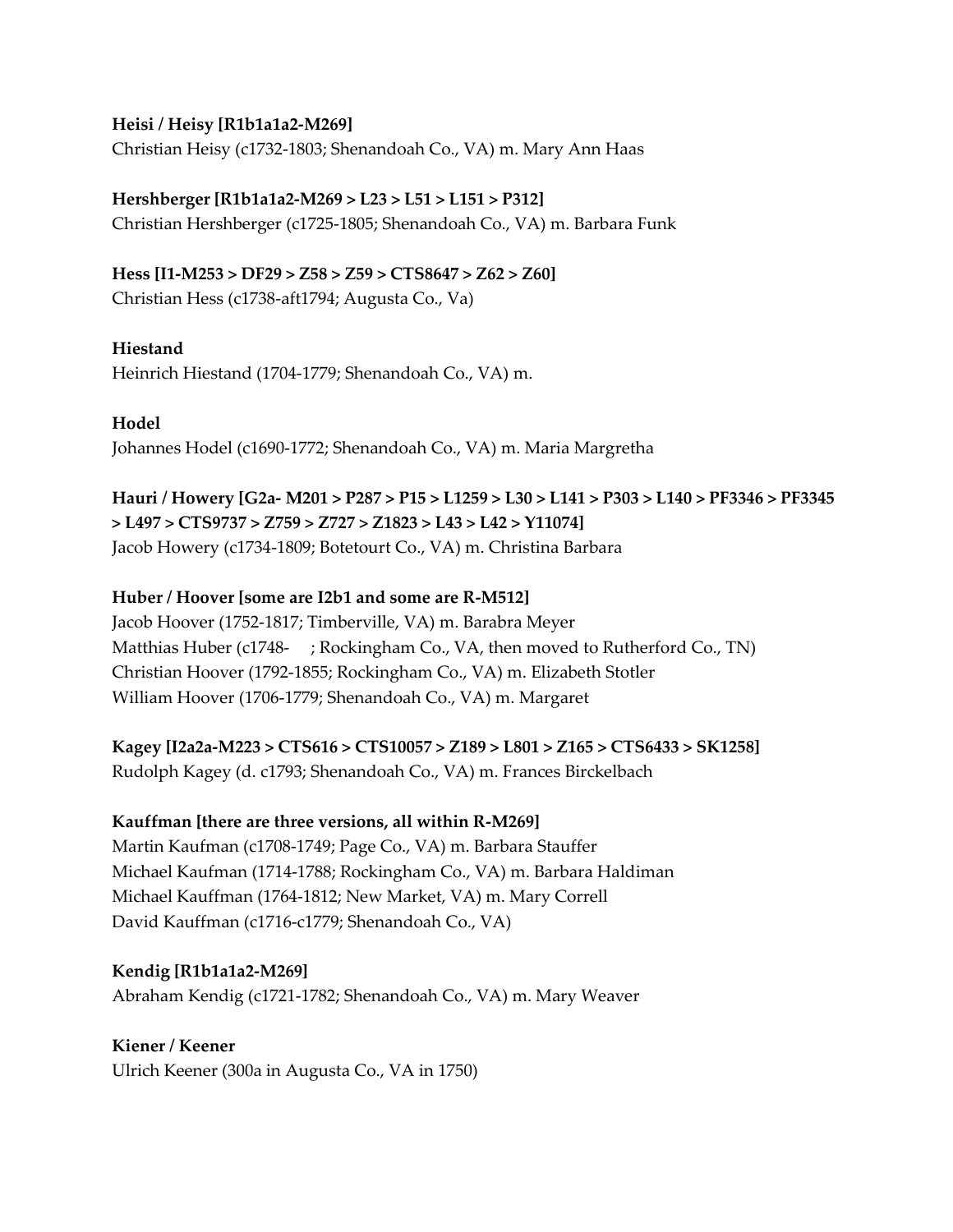#### **Krehbiel / Crabill [R1b1a1a2-M269]**

Christian Crabill (c1715-bef1783; Shenandoah Co., VA) Ulrich Krehbiel (1705-aft1768; Shenandoah Co., VA) John Krehbiel (c1740-1818; Botetourt Co., VA) m. Hannah Bontrager

# **Kreider / Crider [G2a- M201 > P287 > P15 > L1259 > L30 > L141 > P303 > L140 > PF3346 > PF3345 > L497 > CTS9737 > Z759 > Z727 > Z1823 > L43 > L42]** Michael Crider (1713- ; Page Co., VA)

# **Landis [I1-M253 > DF29 > Z58 > Z59 > CTS8647 > Z62 > Z60 > Z140 > Z141 > F2642 > CTS6772 > BY453]**

Henry Landis (1740-1825; Franklin Co., VA, and later moved to Preble Co., Ohio) m. Mary Carver Daniel Landis (1768-1826; Rockingham Co., VA and later moved to Muhlenberg Co., KY) Heinrich Landis (c1727-aft1793; Hardy Co., WV) Peter Landis (c1741-aft1810; Botetourt Co., VA) m. Eve Beyers John Landis (c1747-1819; Augusta Co., VA) m. Catherine Miller

#### **Lehman / Leaman / Leman [some are R-M269 and some are I1-M253]**

John Leman (c1736- ; Rockingham Co., VA, and then moved to Washington Co., TN) David Leman (c1744-1829; Rockingham Co., VA, and then moved to Washington Co., TN)

**Lionberger [I2a2a-M223 > CTS616 > CTS10057 > Z189 > L801 > Z165 > CTS6433 > SK1258]** John Lionberger (1710-1757; Page Co., VA)

**Martin [I2a2a-M223 > > Z189 > L801 > Z165 > CTS6433 > S2364 > S2361 > Z171 > CTS8584 > Z185 > Z180 > Z166 > S20905 > Z190 > Y7280 > Y29666 > BY28636 > BY28637]** Jacob Martin (1734- ; Loudon Co., VA) m. Heatwohl

#### **Meili / Miley [R1b1a1a2-M269]**

Daniel Miley (c1748-c1806; Shenandoah Co., VA) m. Martin Miley (1759-1827; Shenandoah Co., VA)

**Mellinger / Möllinger** Abraham Möllinger (1732- ; Virginia)

#### **Meyer [some are E-V13 and some are R-M269]**

Henry Meyer (c1730-1797; Shenandoah Co., VA) m. Barbara Christian Meyer (1751- ; Shenandoah Co., VA) m. Barbara Burkholder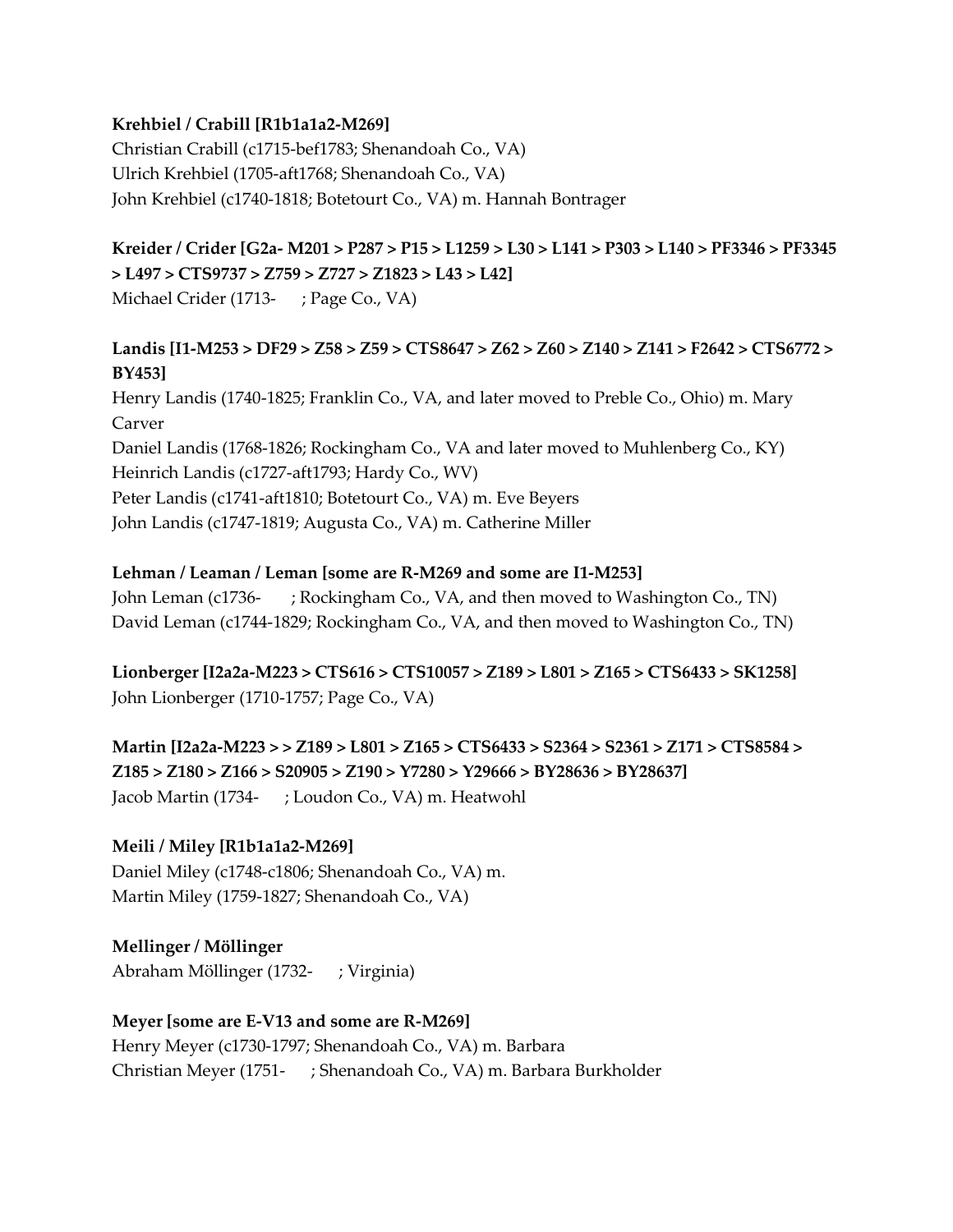#### **Moser / Musser [I1-M253]**

John Moser (c1790-1875; Preston Co., WV) m. Elizabeth Maust;

**Musselman / Moseman [R1b1a1a2-M269 > L23 > L51 > L151 > P312 > U152 > Z36 > FGC6418]** John Musselman (c1745- ; Shenandoah Co., VA) m. Mary

#### **Neff [R1b1a1a2-M269]**

Hans Heinrich Neff (1705-1784; Shenandoah Co., VA) m. Anna

#### **Newswanger**

Christian Neuschwanger (1673-bef 1741; Frederick Co., VA) m. Maria Magdalena Johannes Nisewander (1713-1788; Frederick Co., VA) m. Mary Magdalena Cooper Jacob Nisewanger (1716-by1754; Frederick Co., VA) m. Maria Brumback Christian Neuenschwander (1746-1815; Rockingham Co., VA) m. Anna Schantz Isaac Neuenschwander (1752-c1821; Rockingham Co., VA) m. Barbara David Neuenschwander (1737-aft1790; Frederick Co., VA) m. Elizabeth Weber

#### **Oberholtzer [R1b1a1a2-M269]**

Samuel Oberholtzer (1729-1783; Shenandoah Co., VA) m. Maria Eva Hauswirth

#### **Reiff [G-M201]**

Christian Reiff (c1747-1794; Shenandoah Co, VA) m. Elizabeth Jacob Reiff (c1720-bef1787; Greenbriar Co., VA) m. Catherine John Reiff (c122-1778; Rockingham Co., VA) m. Anna Gerber Jacob Reiff (c1737-by 1797; Shenandoah Co., VA) m. Catherine Heckman

#### **Rohrer [some are J2-M172]**

Johannes Rorer (1732-1805; Pittsylvania Co., VA) m. Barbara Weidman

#### **Ruffner**

Peter Ruffner (c1702-1772; Page Co., VA) m. Mary Stehman

# **Root / Rhoads / Roads [J2-M172 > M410 > CTS7683 > L26 > PF5088 > PF5160 > PF5197 > PF5172 > PF5169 > FGC16096 > S15439]**

Hans Root (c1710-1764; Page Co., VA) m. Catherine Albrecht Henry Rhoads (1748-1827; Rockingham Co., VA) m. Elizabeth Brenneman Anthony Rhoads (c1761-1806; Rockingham Co., VA) m. Jacob Rodes (c1730-1812; Frederick Co., VA) m. Christina Neuenschwander

#### **Schmutz / Smootz**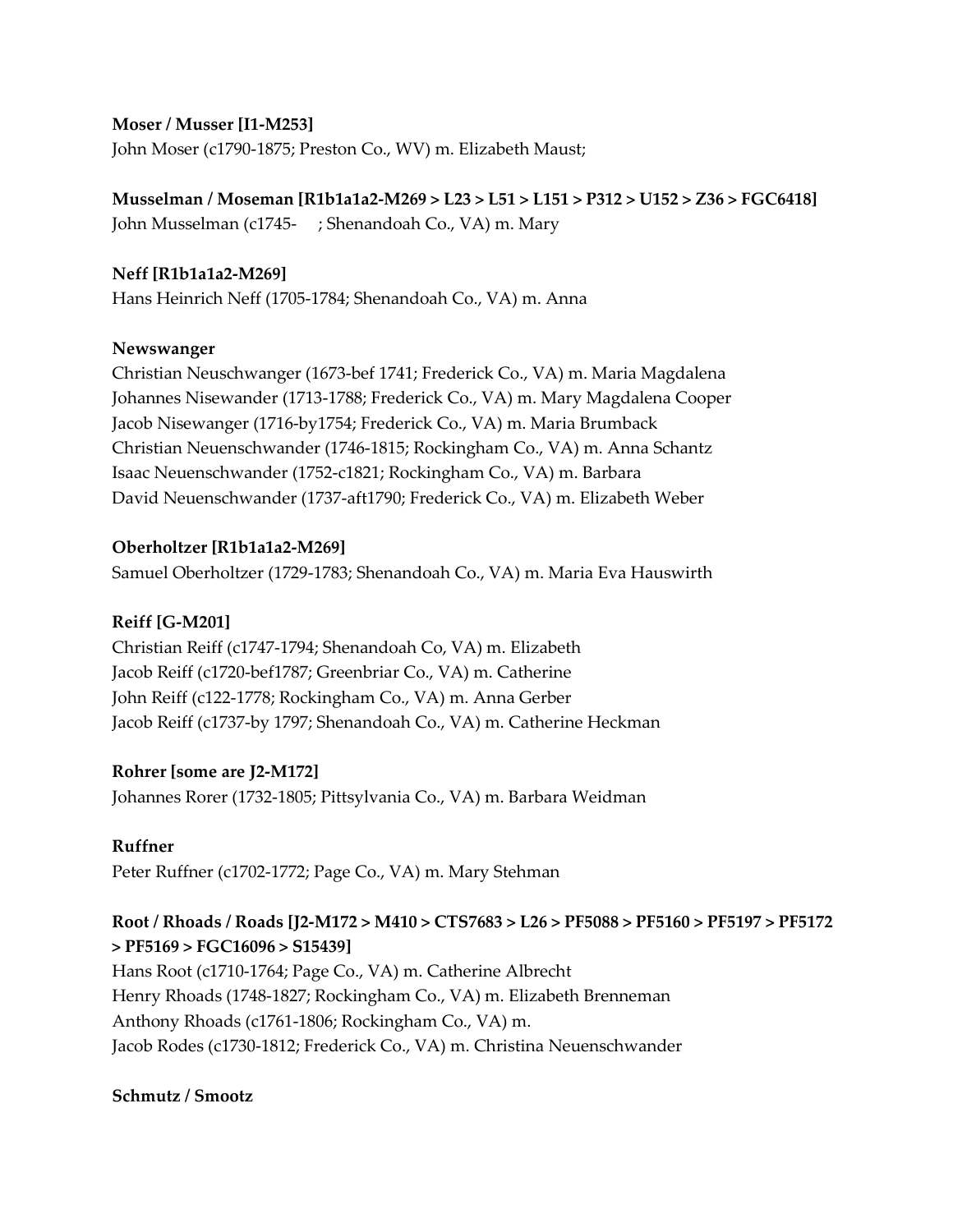Matthias Smootz (c1738-aft1787; Shenandoah Co., VA) m.

#### **Seeger**

Gabriel Seeger, signed petition with Mennonites in Rockingham Co., VA in 1785 Conrad Seeger, signed petition with Mennonites in Rockingham Co., VA in 1785

# **Sensenig [E1b1b1a1-M78 > Z1919 > L618 > V13 > CTS8814 > PH1246 > BY14151 > BY14160 > BY34237]**

Peter Sensenig (1718-1804; Frederick Co., VA) m. Ursula Schonauer

#### **Shaver**

George Shaver (d. 1828; Shenandoah Co., VA) m. Barbara Stover

#### **Schenk [R1b1a1a2-M269 > L23 > L51 > L151 > P312 > U152 > Z56 > Z43 > BY3538 > BY38805]**

Henry Shenk (1758-1836; Rockingham Co., VA) m. Anna Reiff Christian Schenk (1761-1834; Botetourt Co., VA) m. Catherine Beckner Adam Schenk (c1737-1803; Rockingham Co., VA) m. Magdalena Eyman John Schenk (c1751-aft1798; Rockingham Co., VA) m. Susanna Miller Johannes Shenk (1733-1774; Page Co., Va) m. Magdalena Hertzog Johan Martin Shenk (1737-1804; Page Co., VA) m. Carolina Hertzog Michael Schenk (c1764- ; Farquier Co., VA) Wendel Shenk (c1740- ; Shenandoah Co., VA

#### **Showalter [R1b1a1a2-M269 > L23 > L51 > PF7589 > CTS6889 > S1141 > CTS11824 > A614]**

John Showalter (1758-1813; Franklin Co., VA) m. Barbara Falley Henry Showalter (c1766- ; Botetourt Co., VA) Valentine Schowalter (c1736-1803; Rockingham Co., VA) m. Anna Funk Daniel Schowalter (1738-1822; Rockingham Co., VA) m. Margaret Saunder

#### **Spitler**

Abraham Spitler (c1744-1830; Shenandoah Co., VA) m. Maria Srickler

# **Stauffer [R1b1a1a2-M269 > L23 > L51 > L151 > P312 > U152 > L2 > BY3485 > BY14171 > BY31164 > BY3484]**

Henry Stauffer (c1735-1798; Franklin Co., VA) m. Anna Peter Stauffer (1715-1799; Strasburg, Shenandoah Co., VA) m. Franey Funk Jacob Stauffer (1717-1779; Strasburg, Shenandoah Co., VA) m. Catherine Bowman Daniel Stauffer (1707-1776; Shenandoah Co., VA) m. Eva Michael Stauffer (1758-1837; Augusta Co., VA) m. Barbara Smootz Daniel Stauffer (c1742-1822; Augusta Co., VA) m.